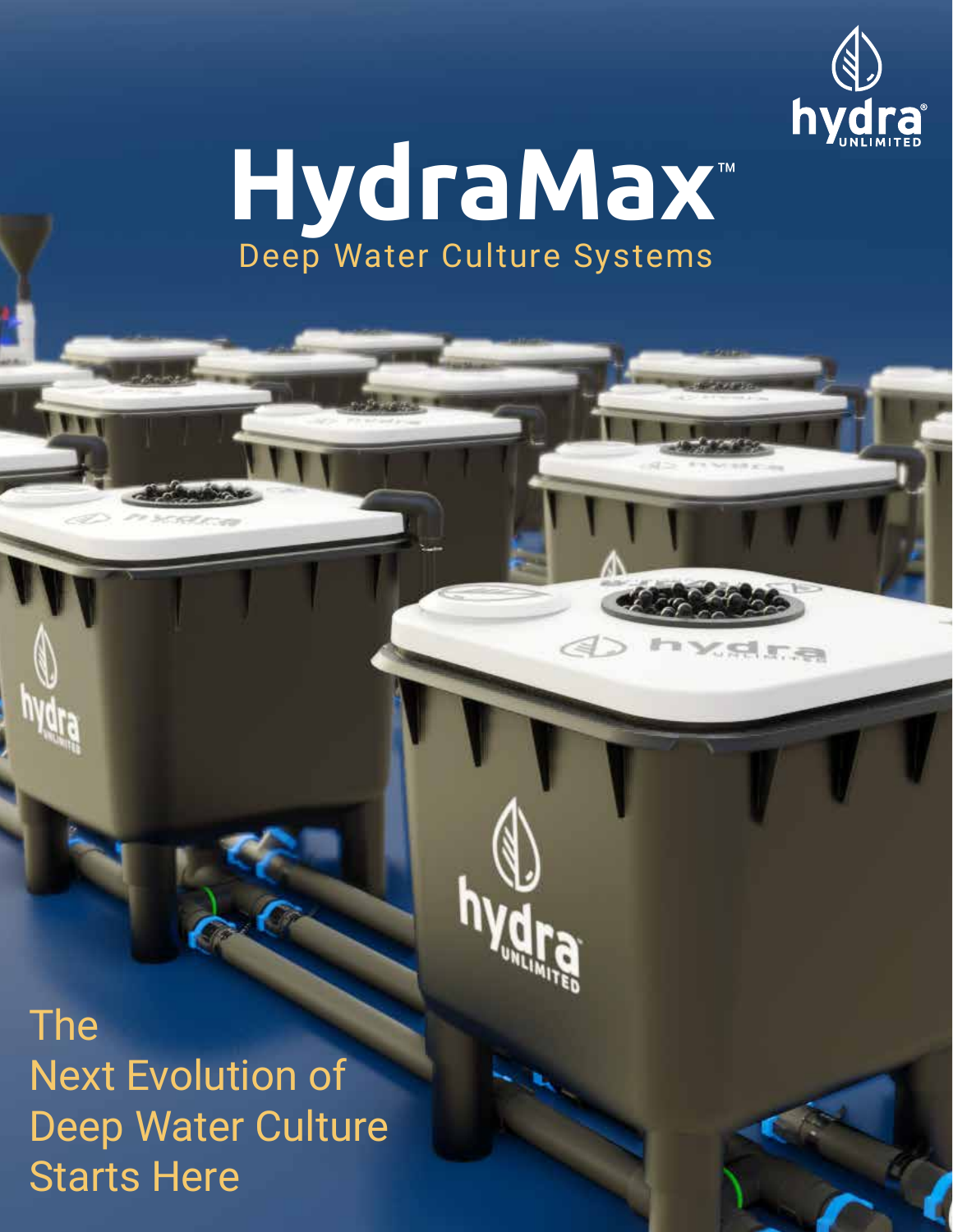

Hydra Unlimited is pushing the boundaries of deep water culture evolution. HydraMax delivers water and nutrients to each plant quickly and evenly resulting in healthier plants and higher yields.



## **TetraBase™**

Designed specifically for Deep Water Culture, TetraBase is a clean and reusable media, made from 100% recycled material.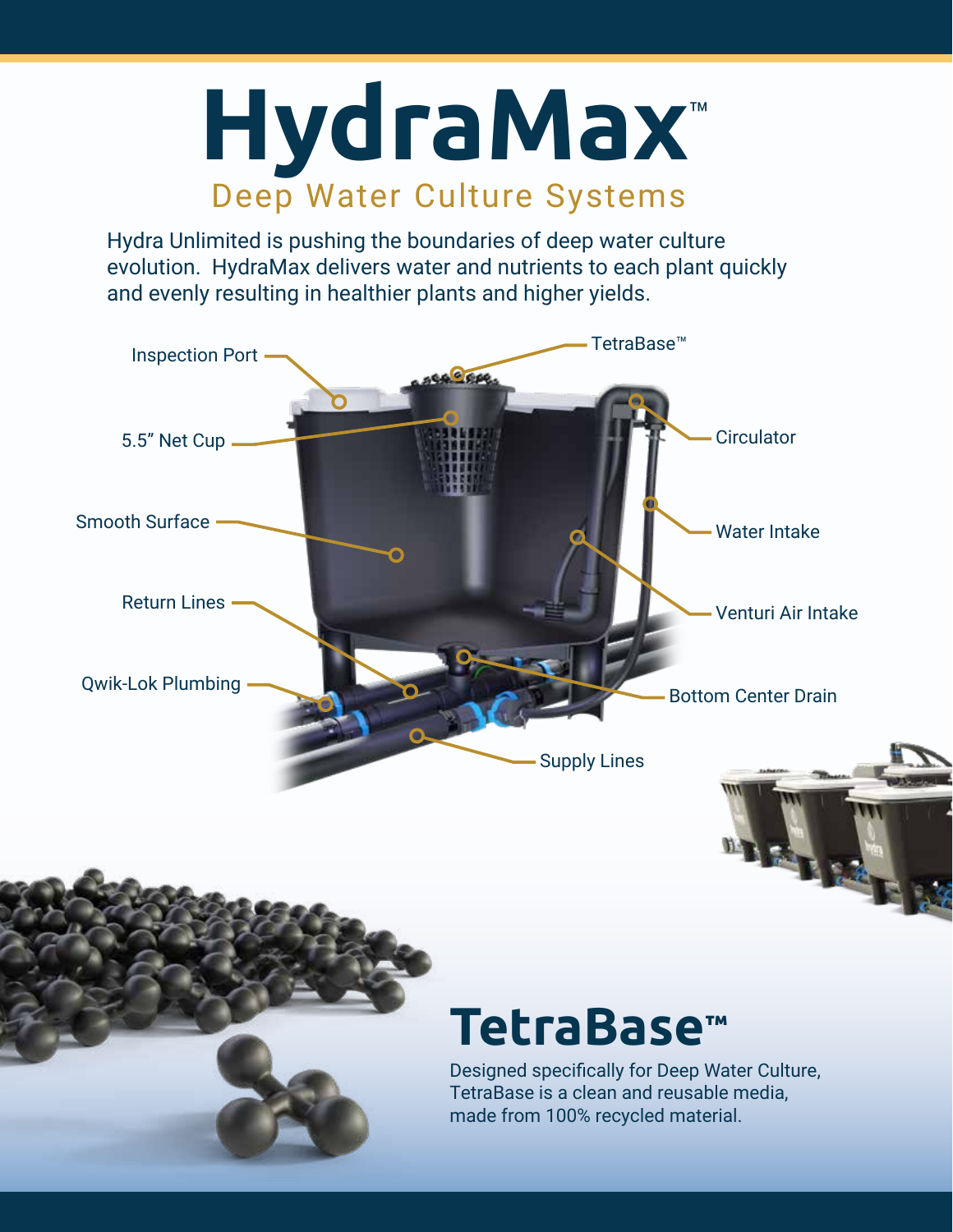

Each bucket has its own water and air circulator that provides a 50/50 mix of water and oxygen. Air pumps and air stones are not required!



HydraMax uses Qwik-Lok Plumbing which makes assembly, disassembly and cleaning a snap!



HydraMax systems include TetraBase, Hydra Unlimited's revolutionary new hydroponic media designed specifically for deep water culture.



Raised bucket design allows plumbing to run underneath, saving valuable floorspace.



HydraMax systems do not require a reservoir, saving valuable floor space.



Each bucket's bottom center drain drops directly into the plumbing system with an o-ring seal making assembly a breeze.



Nutrients are added through the dosing funnel and then delivered directly to each plant.



HydaMax systems are compatible with inline chillers to keep the water temperature exactly where you want it.



Our unmatched customer and tech support is here for you when you need it.

*"I have been growing DWC for over 5 years now and have tried a lot of different systems over the years. Nothing comes close to this system's performance. In my opinion, it is pretty much the gold standard for any passionate hydro grower."*

 *Dario Baric, Intense Labs*